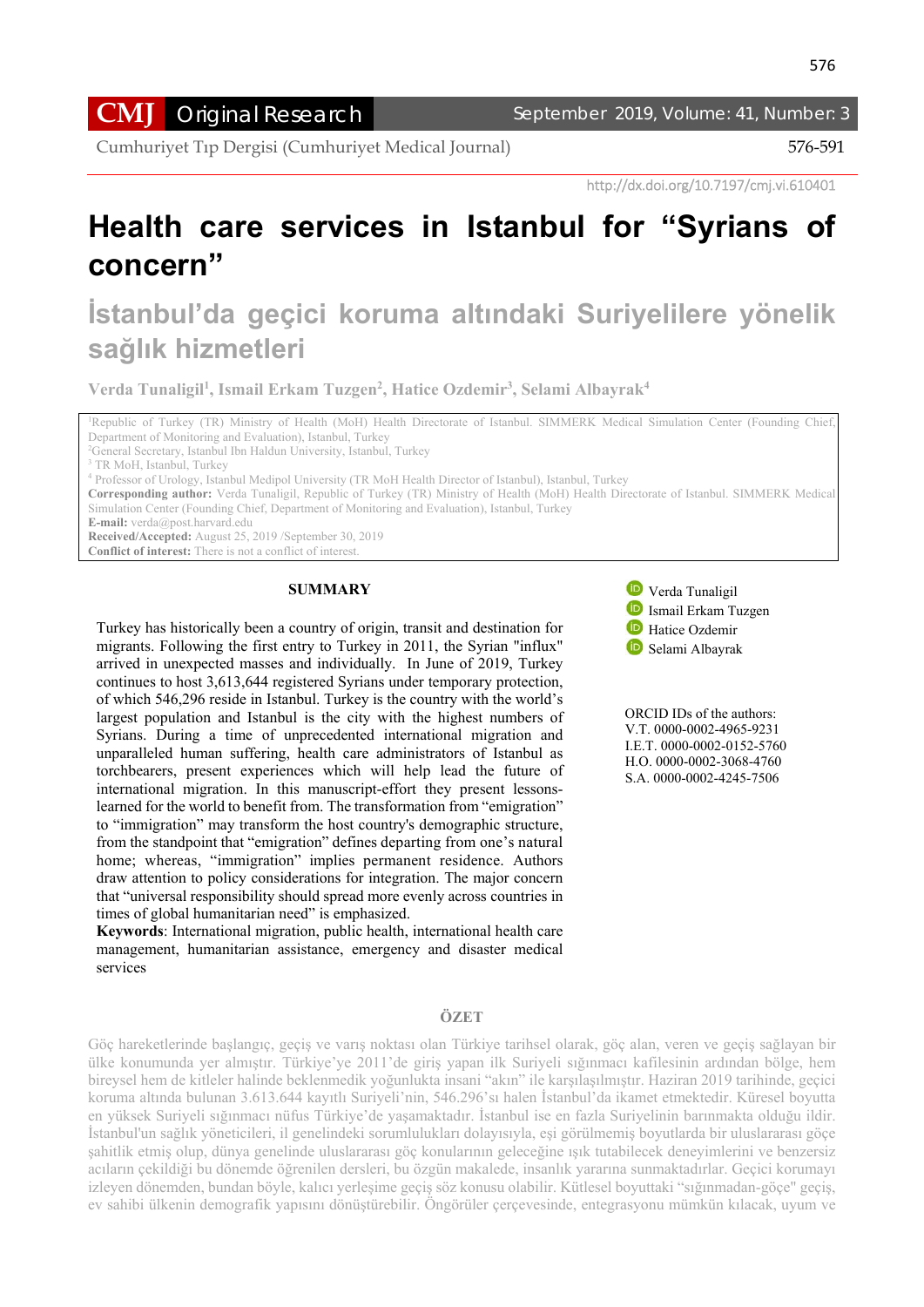bütünleşmeye imkân sağlayacak sağlık politikaları değerlendirilmektedir. Küresel çapta insani ihtiyaçlar belirdiğinde, evrensel sorumluluklar ülkeler arasında daha adil şekilde paylaştırılmalıdır. Bu temel kaygı vurgulanmaktadır. **Anahtar sözcükler**: Uluslararası göç, halk sağlığı, uluslararası sağlık yönetimi, insani yardım, acil durum ve afet sağlık hizmetleri

# **INTRODUCTION**

Historically, Turkey has been a country of origin, transit and destination for migrants<sup>34</sup>. April  $29<sup>th</sup>$ 2011 marks the day of the first entry to Turkey with the admission of 252 Syrians at the border gate. For Syrians enduring to reach refuge and protection, this is also the date when health services were initiated in the host country<sup>1</sup>.

**The scope of international protection is "mass influx".** Inflows of Syrians arrived in Turkey in unexpected masses and individually for temporary protection (TP). Significant numbers crossed the border over a relatively short period of time and made individual refugee status determination procedurally impractical. Syrians are registered by the Turkish authorities, with statuses ensured by the TP regime<sup>2</sup>.

According to June  $1<sup>st</sup> 2017$  data from Republic of Turkey (TR) Ministry of Interior (MoI) Directorate General of Migration Management (DGMM), there are 3,613,644 Syrians with biometric registration under temporary protection status (TPS) in Turkey. Istanbul hosts 546,296. Migration statistics show that 109,726 reside inside and 3,503,918 live outside the camps<sup>3</sup>.

**Extent & capacity.** For asylum-seekers residing inside and outside the camps, health services (HS) encompass emergency-postoperative-rehabilitative care of the wounded and primary-secondarytertiary care, including preventive and treatment services. Particular services in disability assistance, mental and reproductive health are just a few examples of specialized care, which benefit from international participation and collaboration with UN agencies, International Organization for Migration Turkey, partners, and NGOs. The Ministry of Family and Social Policy (MoFSP) takes primary responsibility for psychosocial services, with institutional partnerships such as the Ministry of Health  $(MoH)<sup>4,5</sup>$ .

Health care (HC) provision incorporates assessment of the health status for arriving migrants. Initial health evaluations and systematic health assessments are carried out at border crossing. Immunization and preventive measures take into account the needs of vulnerable groups and include vaccinations such as oral-polio-

vaccine for infants-14wks, measles-mumps-rubella for newborns to 9mos-15yrs, age-appropriate polyvalent combinations, diphtheria-tetanus for pregnant women. Thus; follow-up procedures are pursued in accordance with regular vaccine schedules in Turkey. Newborn screenings and free vitamin supplements are administered according to current protocols in the country. Iron and vitamin supplements for Syrian babies, children, and pregnant women are delivered free of charge. In addition to the standard procedures, mass vaccination campaigns have been performed in line with the recommendations of scientific commissions; in the context of which, nine rounds of polio immunization children 0-5yrs were vaccinated. Environmental HS, especially water control, sanitation and hygiene programs were implemented. Syrians underwent screenings for region-specific diseases including tuberculosis, malaria, and cutaneous leishmaniasis. For patients detected with disease, medications were distributed free of charge and treatments were completed. Camp residents were informed about preventive HS and cancer screenings. Mobile tools were used for cervical and colon cancer screenings of women residing in the shelters. War-wounded Syrians fleeing across the border receive prompt life-saving emergency treatment for their injuries and are ambulance-transferred for hospital care. A November 2016 news article by the National Medical Rescue Teams (NMRT) organization reports that 35,671 people were transferred to hospitals after border crossing. Public ambulances and primary health care services (HCS) are available in all camps. Secondary HCS are offered in densely populated temporary accommodation centers which are distant to medical facilities. Syrians outside the camps are able to receive medical care from MoH-affiliated migrant health centers (MHCs), family health centers (FHCs), public hospitals, voluntary health centers, and if referred, from private and university-affiliated hospitals $10,11$ . Secondary and tertiary HC comprise inpatient, outpatient, and emergency medical services (EMS), clinical diagnoses, therapeutic interventions and rehabilitative care, at state hospitals operated by TR MoH Public Hospitals Administration of Turkey (Turkiye Kamu Hastaneleri Kurumu, TKHK). This includes family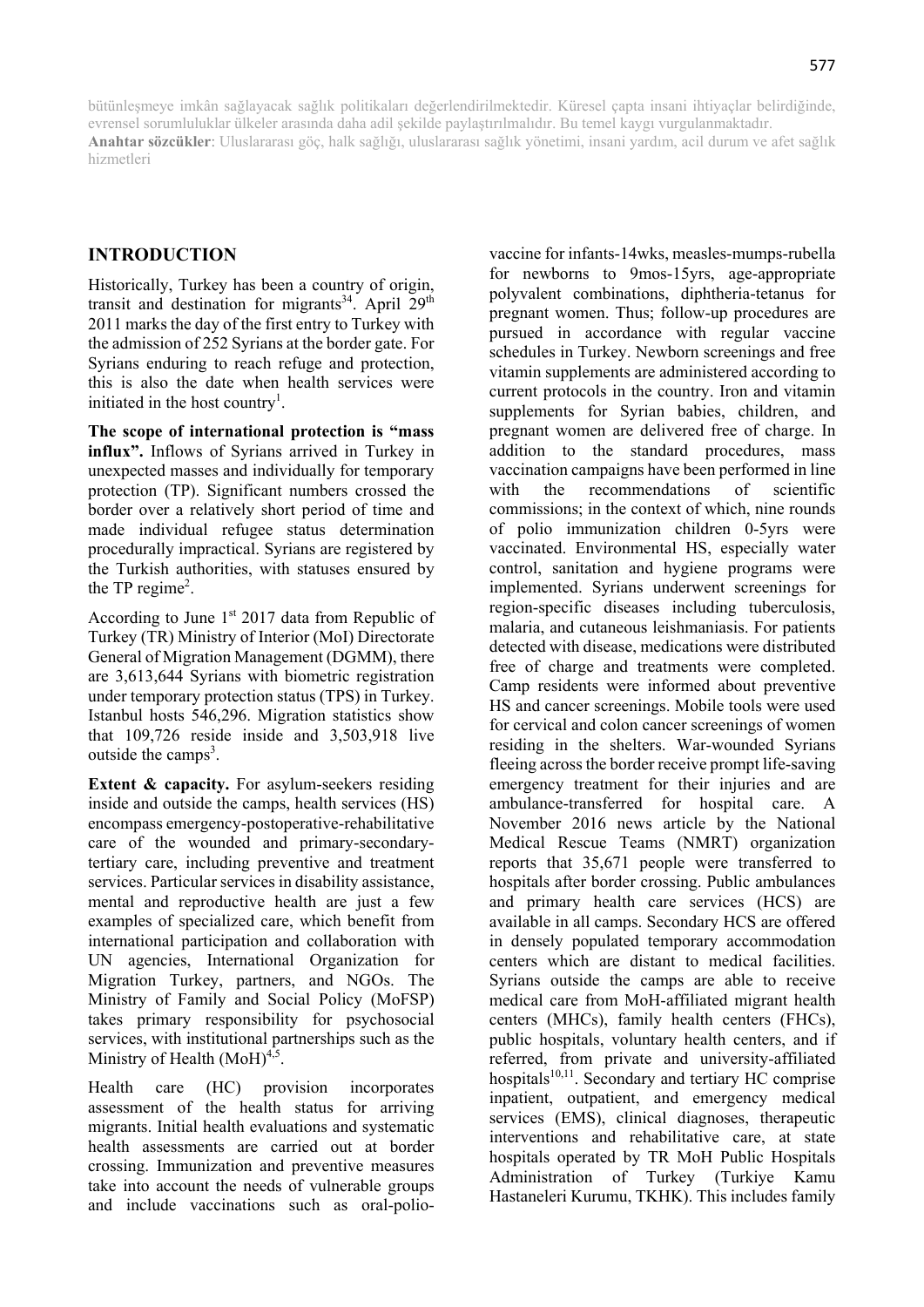health and EMS, outpatient diagnosis and treatment, inpatient care, deliveries and obstetric care, "mother hotel" housing services for mothers of infants under treatment, cardiovascular surgery, adult and neonatal intensive care, reconstructive surgery and burn treatment, replantation, rehabilitation, mental health, oral and dental health offered at 841 health facilities under "TKHK"36.

# **MATERIAL AND METHODS**

**More than five years, more than twenty million patient visits.** Data presented by the Minister of Health states that, between April  $29<sup>th</sup>$  of 2011 and September  $30<sup>th</sup>$  of 2016, the number of outpatient visits by Syrians to primary-secondary-tertiary HC institutions, inside and outside the camps, summed up to 20,252,984 in ambulatory care. In inpatient services; 967,452 patients were admitted to hospitals. In surgical care; 824,796 operations were performed. In regard to maternity and newborn services; 177,568 Syrian babies were born in Turkey since the start of the Syrian civil war in 2011. The deputy vice president of the MoH's Public Health Institution of Turkey (Turkiye Halk Sagligi Kurumu, THSK) spoke to the Refugee Rights Sub-Committee of the Grand National Assembly of Turkey in November 2016. Reported by the press are his comments, that a significant percentage of Syrians taking refuge in Turkey are women and children, that the birth rate of Syrian refugees in Turkey had surpassed the birth rate of Turkish citizens $^{10,12,13,14,15}$ .

**Legislation.** In an era of unmatched mass migration, establishing the legal grounds for access to HS in Turkey entailed reconstitution and organizational arrangements. According to the Prime Ministry Disaster and Emergency Management Presidency (Afet ve Acil Durum Yonetimi Baskanligi, AFAD)'s 2011 regulation #27851 on "disaster and emergency management centers", all medical costs are covered by "AFAD". The executive order 2013/8 "AFAD" circular on "health and other services of Syrian guests" extended coverage to all 81 cities across the country (September 9, 2013; executive order 2013/8). The 2013 law #6458 on "foreigners and international protection", together with the 2014 temporary protection regulation (TPR) by the Decision of the Council of Ministers<sup>5</sup>. TPR safeguarded Syrian asylum-seekers in Turkey against refoulement. As per Article 1 of TPR, Syrians received the TPS. Article 21 states that emergency care and immunization services are provided for all Syrians and Article 27 defines the scope of HS. The March 2015 TR MoH directive #2875 on the "principles for provision of HS to be

provided to persons under TP" was established based on TPR. Persons under TPS may benefit from health units established in resettlement centers and health service providers of the MoH and its subsidiaries. Granted that the right referral process is followed, individuals in need may also benefit from university medical research and practice centers, private hospitals, NGO-provided voluntary HS. A September 2015 TR MoH directive affirmed the establishment of Migrant Health Centers and Units (MHCs) under provincial Directorates of Public Health. With the 2015 "AFAD"/MoH protocol on the purchase of HCS, a wholesale price for a lump sum payment was determined, also resolving specific concerns in access and addressing issues in tissue and organ procurement. The 2015/8 "AFAD" circular on the "provision of HS for temporary asylum-seekers regarding persons under TP" as part of the efforts to carry out services more effectively and efficiently, consolidates the integration Ministry of Interior's (MoI) Directorate General of Migration Management (DGMM)'s registration records with national online networks, such as the MoI's central population administration system "MERNIS" and National Social Security Instıtute's (SSI) "MEDULA" system. In November 2015, the MoH published a revised "directive modification #9648 on the principles of HCS for persons under TP", with elaborations and modifications regarding referral guidelines<sup>2,6</sup>.

**Access to health care, free of charge.** TR MoH is in lead of coordination and superintendence in the provision of medical services. Registration with the MoI's DGMM forms the legal basis for access to public services for Syrians in Turkey. Syrian beneficiaries with valid temporary protection identity cards have secure access to a number of public services. Under TPS administration, medical care is provided free of charge, with unlimited coverage is unlimited, equivalent to services provided for Turkish citizens who are insured under the national social security system. The government subsidizes the total cost of medical services for registered Syrians, who have the entirety of health rights granted to citizens with public health insurance. In cases where the referral is made from a state hospital to a university hospital or private hospital, no patient contribution fee is collected if covered by the Health Implementation Directive (Saglik Uygulama Tebligi, SUT). Emergency care and immunization services are provided for all Syrians, including the unregistered $2,7,8,9$ .

Under general coordination by "AFAD", HS delivery for Syrians is provided and regulated by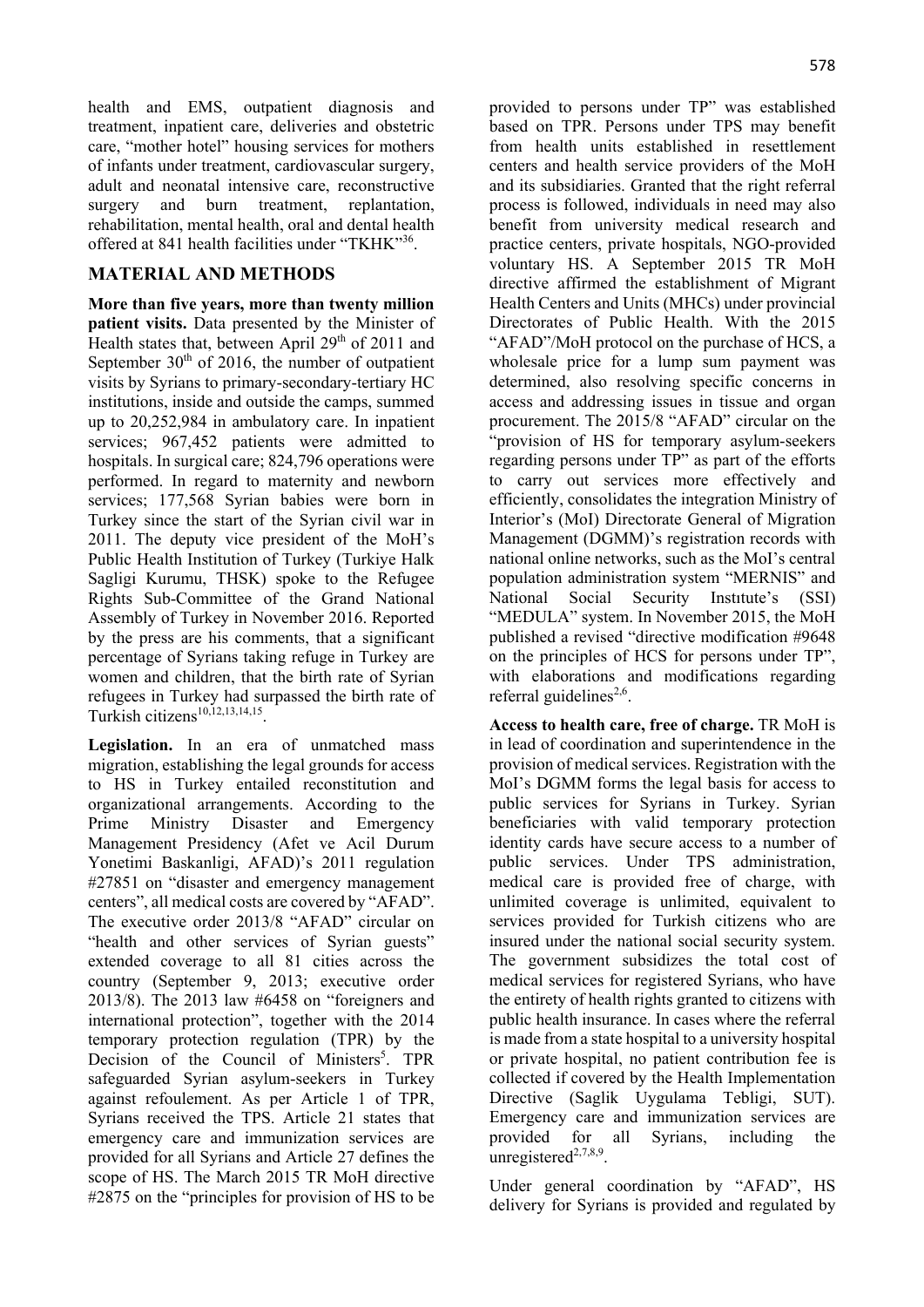TR MoH. A Migrant Health Services (MHS) Coordination Unit was initailly established under the Directorate General of EMS for oversight and supervision of health promoting practices for Syrian asylum-seekers, and as of August 2016, was expanded to become the Department of MHS, under the roof of the TR MoH "THSK"<sup>11,53</sup>.

**Direct fiscal cost of health care, probably just a fraction of the total public financial burden.** The 2011 "AFAD" regulation states that the cost of HC is covered by "AFAD". HS are provided free of charge under guidance provided by three "AFAD"  $circular<sup>16</sup>$ . According to TPR, services are priced under "SUT". For TR MoH Health Directorate of Istanbul (HDI), a billing inspection commission examined thousands of invoices, which turned out to be laborious and impractical, until the "AFAD"/MoH protocol was signed, effective July 1, 2015, and a lump-sum payment in two parts was priced at ₺375,000,000 for the year 2015.

**Data-driven strategy, the inauguration of Migrant Health Centers.** In Turkey, essential medical services are customarily provided by a well-established network of FHCs to all residents. FHCs, built throughout the country to meet the needs of the existing population, initially took on the task of caring for asylum-seekers from war-torn Syria, until the growing needs of the newcomers rendered the health facilities inadequate, generating a structural revision in the provision of basic HCS. An extensive review of the situation revealed the necessity for new MHCs to be built in cities where the Syrian population exceeded 20,000. In March 2015, an inaugural initiative was taken by the MoH with the construction of eightyfive MHCs in sixteen cities, with enduring intentions to increase the number to five-hundred by the end of 2017. The MoH is still in the process of determining new locations<sup>13</sup>.

**New health facilities, still in consideration.** Efforts to expand the scope and improve patient access will take into account the startling trends in the enlarging population. Unanticipated aspects such as availability, capacity, and capability in terms of staff, facilities and infrastructure, medical devices, tools and equipment in areas densely populated with asylum-seekers are important considerations for policy analysis and health systems planning. New health facilities will be built or existing health facilities will be further furnished to meet the expanding needs $13,36$ . Policy development will provide a procedural framework for the refurbishment of existing hospitals, building and equipping new hospitals. In a news report, the Undersecretary for the TR MoH remarked that the ministry considers building smaller hospitals tasked solely with providing HC to migrants<sup>17</sup>. The ultimate goal is the implementation of health systems for Syrians in Turkey, expand on the capacities to provide them with user-friendly care at optimal health service standards and help improve their health-related quality of life.

**Work permit for Syrian health care professionals, a pathbreaking development.** The Turkish government met the demand by the EU Commission and completed a legal arrangement to issue work permits for Syrian HC workers, with the exception of dentists, pharmacists, caregivers, who become eligible to apply six months after obtaining their TPS. A preliminary assessment is issued to Syrian doctors residing in Turkey, who are thereafter trained mainly in primary HCS, modern approaches in basic family practice, scientific literature, and certified before they qualify for legitimate medical practice to care for Syrian asylum-seekers in Turkey. There were initially six hundred doctors and medical personnel to begin with; numbers were expected to increase. The fivehundred new MHCs slightly differed from existing FHCs. Employment priority is given to Syrian HC workers; however, where numbers are insufficient, Turkish providers fill in the gap<sup>17,18</sup>.

# **RESULTS**

**- In the City –** 

# **"The city" with the highest numbers, in "the country" with the world's largest population**

The population of Istanbul was 14,804,116 at the end of  $2016^{12}$ . June 1<sup>st</sup> 2017 data reveals that there are 483,810 biometrically registered Syrians living in Istanbul, outside the camps, all of whom are beneficiaries entitled to free HC. The city hosts the highest numbers in the country. Registered Syrians constitute 3.27% of the city's population. This overall percentage is in the country 3.79%. Istanbul was the fourteenth city in the country listing in February 2017. Numbers are appalling in estimates that take the unregistered into account. "Istanbul has more Syrian refugees than all of Europe" says David Miliband, Head of the International Rescue Committee, and calls it a "a grisly world record"<sup>19</sup>. A 2015 news article expressed the view, "while Europe panicks over 224,000 refugees, the number of displaced Syrians have reached 330,000 in Istanbul alone"<sup>20</sup>. Numbers continue to rise.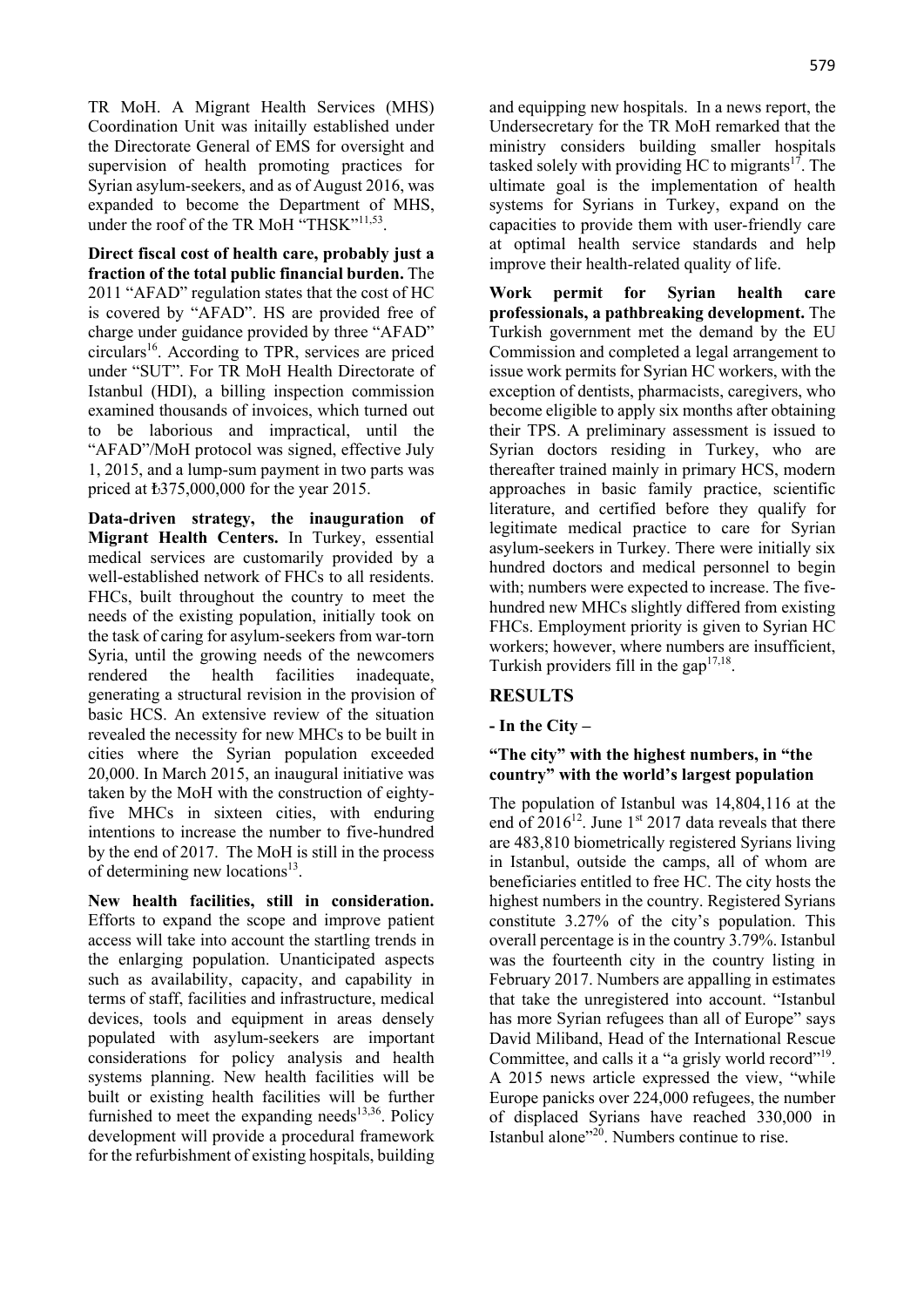

**\*** Map illustration by Murad Kumru based on data provided by the author.

Figure 1: Number of Syrians under temporary protection by district in Istanbul; total: 417,359 (May 2016)<sup>7</sup>.

#### **Primary Health Care Services for Syrians in Istanbul**

The task of caring for Syrian asylum-seekers was initially undertaken by FHCs With the ultimate goal of providing better HS and making essential HC accessible to the entire Syrian community, sixteen MHCs were established in fifteen town districts by the end of December 2015, on which date the city had 889 FHCs and 3,626 primary care physicians27. Patient applications per day showed a steady increase at the MHCs in months following the opening of the first center. Daily MHC applications rose by the month in 2015 (19, 98, 137, 183, 372, 435, 552, 591, 545, 626 in monthly order, March-December), while FHCs continued admitting Syrian patients<sup>8</sup>. Two factors might have contributed to this increase; primarily, the growth within the Syrian population in Istanbul; and secondarily, the effectiveness of health communication and information about available services. In early 2017, there are twenty-one MHCs in nineteen town districts, including two MHCs where services are temporarily interrupted. There is one training center for Syrian doctors and nurses who are aimed at serving their displaced compatriots, where they undergo an orientation program to adapt them to Turkey's HC system<sup>21, 22</sup>.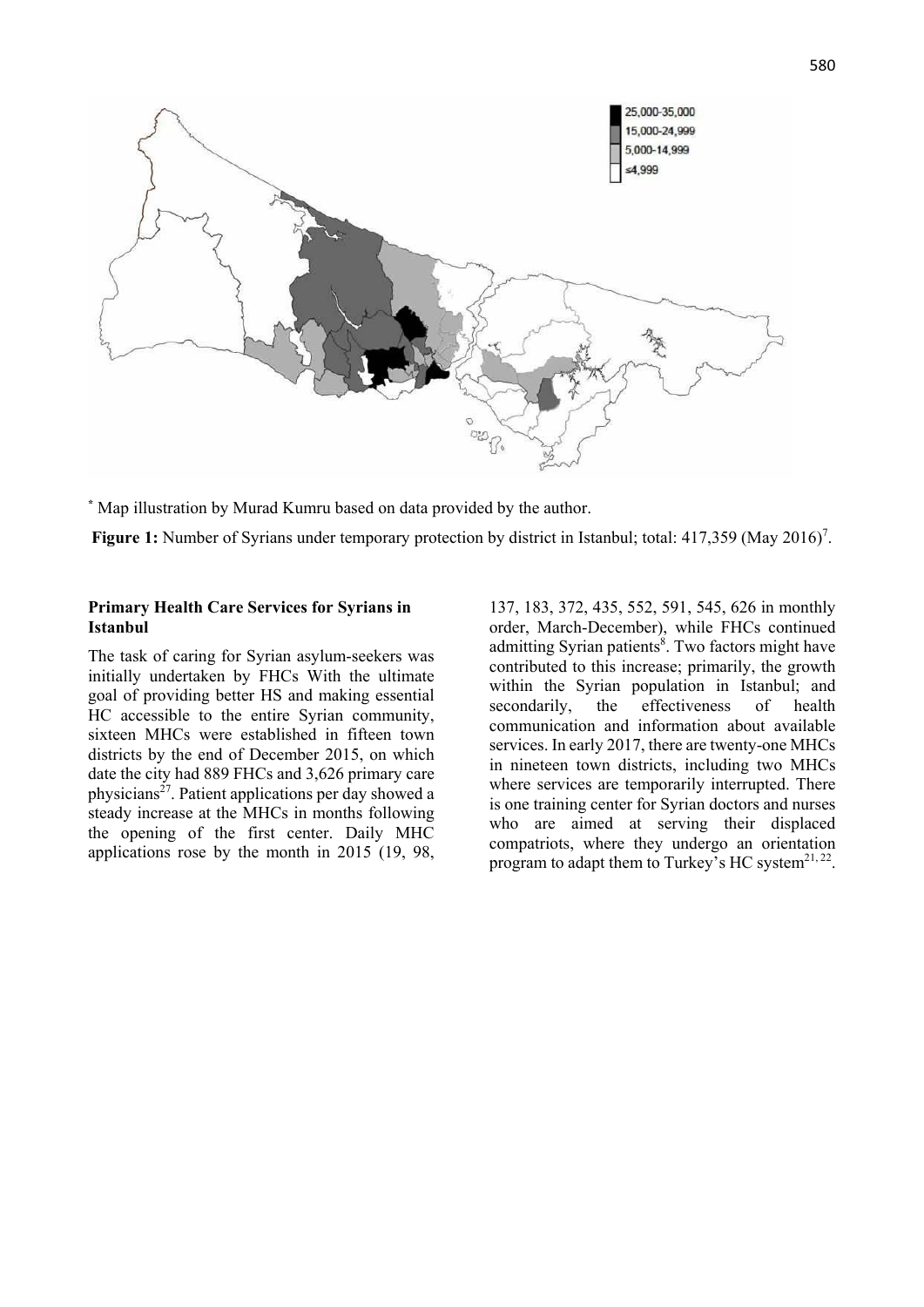| Visits to Family Health Centers (FHCs) & Migrant Health Centers (MHCs) |                                    |                                 |                                                  |  |  |  |  |
|------------------------------------------------------------------------|------------------------------------|---------------------------------|--------------------------------------------------|--|--|--|--|
|                                                                        | Patients at FHCs<br>(Year 2015)    | Patients at MHCs<br>(Year 2015) | Patients at MHCs*<br>(Jan. 1 - Apr. 30,<br>2016) |  |  |  |  |
| Examination                                                            | 46,222                             | 42,514                          | 26,557                                           |  |  |  |  |
| Vaccination (Adults, pregnant<br>women, children, infants)             | 73,687                             | 21,195                          | 26,410                                           |  |  |  |  |
| Maternal, newborn, child health<br>$\bullet$<br>monitoring             | 13,272                             | 10,811                          | 9,356                                            |  |  |  |  |
| Neonatal screenings                                                    | $11,554**$                         | 881                             | 611                                              |  |  |  |  |
| Other (Injections, wound care,<br>etc.)                                | 151,580<br>(inc. AFP, Vit-D, etc.) | 708                             | 1,076                                            |  |  |  |  |
| Total # of interventions                                               | 294,315                            | 76,109                          | 64,010                                           |  |  |  |  |
| <b>Cases in 112 Public Ambulance Services</b>                          |                                    |                                 |                                                  |  |  |  |  |
| Primary diagnosis (reason for<br>transport)                            | Patients transported by ambulance  |                                 |                                                  |  |  |  |  |
|                                                                        | Year 2015                          |                                 | Jan. 1 - Apr. 30, 2016                           |  |  |  |  |
| Trauma                                                                 | 842                                |                                 | 221                                              |  |  |  |  |
| Gynecology & obstetrics                                                | 758                                |                                 | 315                                              |  |  |  |  |
| Cardiovascular system                                                  | 624                                |                                 | 279                                              |  |  |  |  |
| Respiratory system                                                     | 561                                |                                 | 288                                              |  |  |  |  |
| Mental disorders/psychiatric causes                                    | 402                                |                                 | 173                                              |  |  |  |  |
| Newborns                                                               | 242                                |                                 | 138                                              |  |  |  |  |
| Neurological disease/symptoms                                          | 192                                |                                 | 67                                               |  |  |  |  |
| Genitourinary system                                                   | 170                                |                                 | 65                                               |  |  |  |  |
| Gastrointestinal system                                                | 116                                |                                 | 52                                               |  |  |  |  |
| Infectious diseases                                                    | 107                                |                                 | 70                                               |  |  |  |  |
| Metabolic disorders/causes                                             | 107                                |                                 | 39                                               |  |  |  |  |
| Intoxications                                                          | $\overline{4}$                     |                                 | 16                                               |  |  |  |  |
| Others                                                                 | 1,889                              |                                 | 957                                              |  |  |  |  |
| Total # of cases                                                       | 6,014                              |                                 | 2,680                                            |  |  |  |  |

**Table 1:** Number of cases and interventions in primary care for Syrians in Istanbul (January 2015-April  $(2016)^{8,23,59,61}$ 

**\***As of 2016, data are not collected from FHCs.

**\*\***Numbers include malaria and tuberculosis screenings.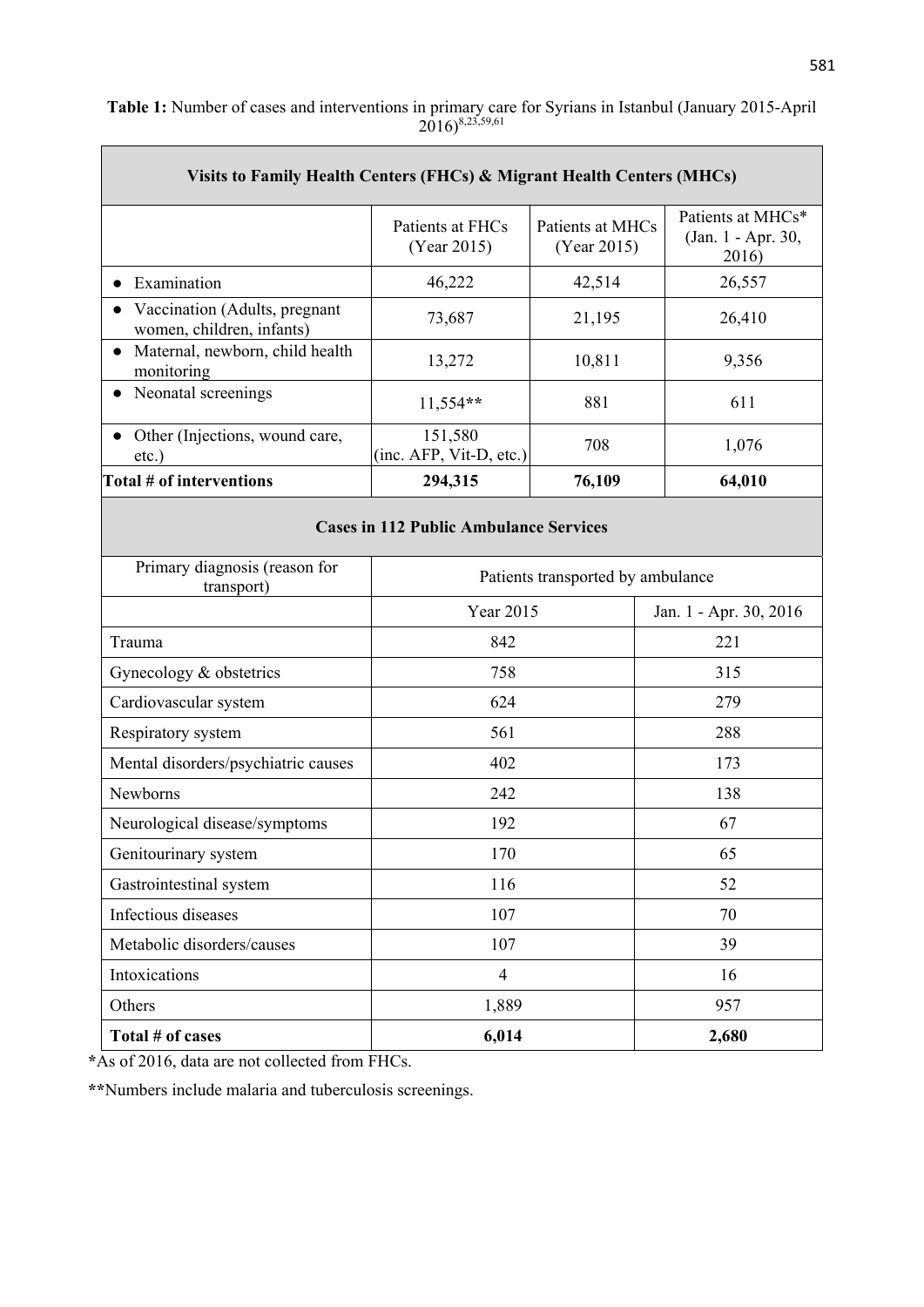Number of incoming calls from Syrian patients at the command control center of 112 Public Ambulance Services were  $6.014^{59}$ . In all cases, without exception, ambulances were dispatched to the scene. An increase from the previous year was observed in the first four months of 2016, noting that statistical significance testing remains practically inessential. Total number of cases transported in twelve months in 2015 was 6,014. Cases transported, from January 1st to April 30th of 2016, summed up to 2.680

**Supplementary immunization campaigns.** In 2014; 67,656 house-to-house mop-up visits and 50,492 catch-up vaccinations were performed. In 2015; no mop-up operations were carried out; only 65,909 catch-up vaccinations were administered, in two rounds. Efforts were then made to guide and schedule them for routine immunizations  $\bar{8}$ , 49,50.

#### **Secondary and Tertiary Health Care Services for Syrians in Istanbul**

**Table 2:** Hospital and health facilities statistics. Visits and procedures in secondary and tertiary care in Istanbul (January 2015-April 2016) 8,23,61.

| <b>Secondary &amp; Tertiary Health Care Services</b> |                                          |                                                                  |                                                                    |                                                               |  |  |
|------------------------------------------------------|------------------------------------------|------------------------------------------------------------------|--------------------------------------------------------------------|---------------------------------------------------------------|--|--|
|                                                      | 2015                                     | 2016                                                             |                                                                    |                                                               |  |  |
|                                                      | All Hospitals (Jan. 1-<br>Dec. 31, 2015) | <b>Public</b><br><b>Hospitals</b><br>(Jan. 1 - Apr.<br>30, 2016) | University<br><b>Hospitals</b><br>$(Jan. 1 -$<br>Apr. 30,<br>2016) | Private<br><b>Hospitals</b><br>(Jan. 1 -<br>Feb. 29,<br>2016) |  |  |
| Ambulatory care visits to<br>physician offices       | 181,266                                  | 97,497                                                           | 312                                                                | 789                                                           |  |  |
| Surgical procedures                                  | 11,802                                   | 6,040                                                            | 35                                                                 | 40                                                            |  |  |
| <b>Deliveries</b>                                    | 9,733                                    | 3,849                                                            | $\overline{4}$                                                     | 60                                                            |  |  |
| Hospital stays                                       | 27,934                                   | 21,463                                                           | 72                                                                 | 163                                                           |  |  |
| Deaths                                               | 239                                      | 114                                                              | 5                                                                  | 7                                                             |  |  |
| Emergencies                                          | 166,320                                  | 80,793                                                           | $\ast$                                                             | $\ast$                                                        |  |  |
| <b>Total</b>                                         | 397,294                                  | 209,756                                                          | 428                                                                | 1,059                                                         |  |  |

\*unobtained data4

**Voluntary health services by non-governmental organizations.** As of May 2016, one Syrian-staffed NGO application had been approved for service provision, while twenty-one applications in nine town districts were under evaluation at TR MoH. In the first four months of the year 2016, 2,446 HC visits were made to the medical center. Several associations express concern over the fact that relicensure every six months is obligatory. Problems existed with regard to meeting prescriptions from voluntary health institutions. Pharmacies were hesitant to administer prescriptions, unable to determine whether the health facility is officially certified or whether medicines are prescribed with adequate

supervision from a registered physician, for patient safety concerns, beyond reimbursement issues $^{23,61}$ .

**Thinking collaboratively, linking national and international perspectives.** While the global medical community continues to search for pragmatic solutions, TR MoH HDI meets the humanitarian imperative, and also welcomes every opportunity for collaborative thinking. Having to deal with the diverse and multifaceted consequences of unprecedented mass displacement, *e*xecutives and professionals from the HDI seek to widen their vision and develop internationally-minded approaches. 1) *Attending and organizing locally expansive meetings on critical issues*: Institutional authorities attend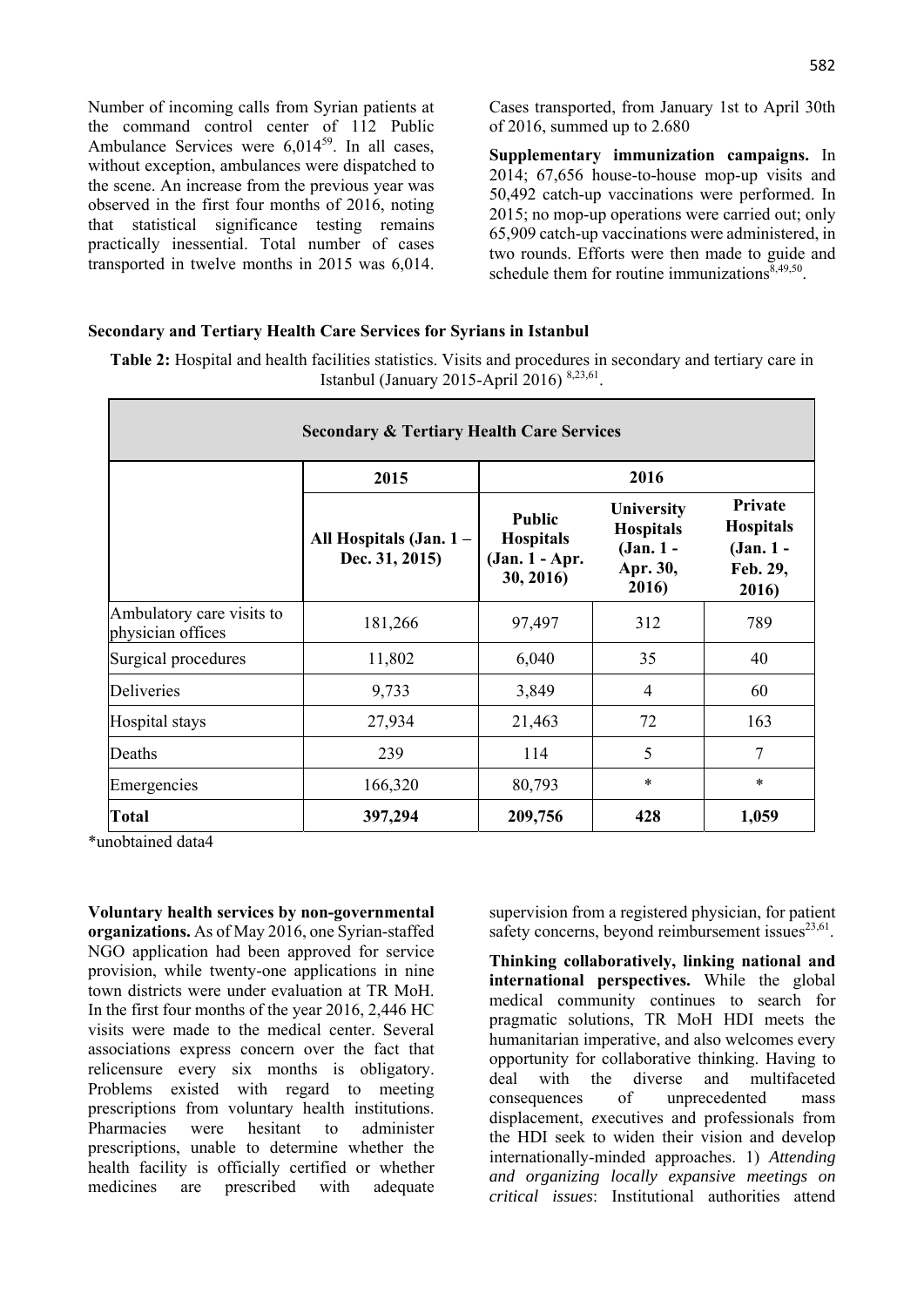monthly coordination meetings organized by the Istanbul Directorate of AFAD and headed by the Governor of Istanbul. On another occasion; a panel discussion in remembrance of the Human Rights Day in 2015 was dedicated to Syrians in Turkey. The event was coordinated by the MoH HDI and the MoFSP Directorate of Istanbul, with active executive participation from universities, the MoI Directorate of Istanbul, the Istanbul Bar Association, UNHCR Turkey, and relevant bodies24. 2) *Communications and visits by international organizations*: In the effort to offer acceptable standards of health-related quality of life and well-being, HDI's perception embraces international perspectives. An unofficial visit by Centers for Injury Prevention and Control (CDC) staff took place in March 2016. An informative session was run regarding capacities and procedures in the planning of comprehensive health screenings and mass vaccination programs. Experiences were shared<sup>9</sup>. 3) *International meeting attendances*: Delegates attended a symposium entitled "War, migration and health: What should physicians do?" organized jointly by the World Medical Association, Turkish Medical Association (TMA), and Istanbul Chamber of Physicians in February 2016. Attended by participants from seventeen countries, and organizations including UNFPA, MSF, Physicians for Human Rights, Junior Doctors Network, WHO Turkey, AFAD, professional chambers and local administrations, where a declaration was adopted on HC professionals' obligations in the case of Syrians fleeing the conflict<sup>46</sup>. A first-time World Humanitarian Summit in UN history was held in Istanbul in May 2016. The convention convened 9,000 participants to generate commitments to take action to prevent human suffering and support a new shared agenda for humanity, attended by commissioners from TR MoH and HDI<sup>47</sup>.

**Operations outside the city borders.** Volunteer teams from TR MoH HDI continue to join humanitarian efforts in camps and shelters at border cities, such as Sanliurfa and Kilis. Istanbul NMRTs help set up and maintain field hospitals, lend assistance for chemical-biologicalradiological-nuclear protection, provide trainings and HCS. Duties entail equipment transfer and outof-town deployment for several months.

## **DISCUSSION**

A time of unparalleled human suffering and need in Syria. The startling sum of Syrians is reported to have outnumbered the local Turkish population in fifteen cities in the neighboring country<sup>38</sup>. Over the course of incidents and circumstances never

experienced before, many challenges had been endured. Since the beginning of the Syrian crisis, TR provided Syrian asylum-seekers with considerable access opportunities in HS. As of June  $13<sup>th</sup>$  2019, 3,613,644 registered Syrians with ID cards benefit from a free comprehensive medical insurance plan<sup>3</sup>. An evaluation based on observation and best available data comments that the emergency response of the Turkish authorities with collaborating partners, undeterred by the constraints, have demonstrated a notable level of responsibility and accountability<sup>42</sup>. Another research reports adequate health care in  $2018^{25}$ .

## **Issues with access to care.**

The continuum of transitional settlement generated numerous obstacles in practice.

- Upon completion of registration, Syrians under TP in Turkey are issued Foreigner's ID numbers starting with "99" legalizing their presence in the country. This is the key to accessing fundamental rights and services, including HC. Syrians who had previously been issued numbers starting with "98" are also required to obtain numbers starting with "99"26. A critical obligation, to denote that the person is registered and active in the system, also for preapproval purposes for reimbursement, before HCS are provided and costs are engendered. The coordination of the numeral conversion from "98" to "99" with TR SSI entailed some difficulties.
- Additionally; administrators and attendants faced the difficulties of following the continually changing legislation updates. Intricate referral mechanisms complicated care coordination and occasionally obstructed flow of services.
- In some cases, infrastructure was not available or yet prepared to fully meet the newlydeveloped legislative requirements. Some amount of interpretation was often necessary, as in the case of costs and fees related to orthoses, prostheses, medical devices, high cost treatments, and the practice of organ transplantations.
- A vast majority of Syrian patients still apply at hospitals without appointments from the Central Physician Appointment System "MHRS", resulting in additional strain on the physicians' patient load in outpatient clinics, already booked to capacity, creating discomfort among patients with appointments. Some are unaware that they would be able to enter the MHRS with their ID numbers. The tendency to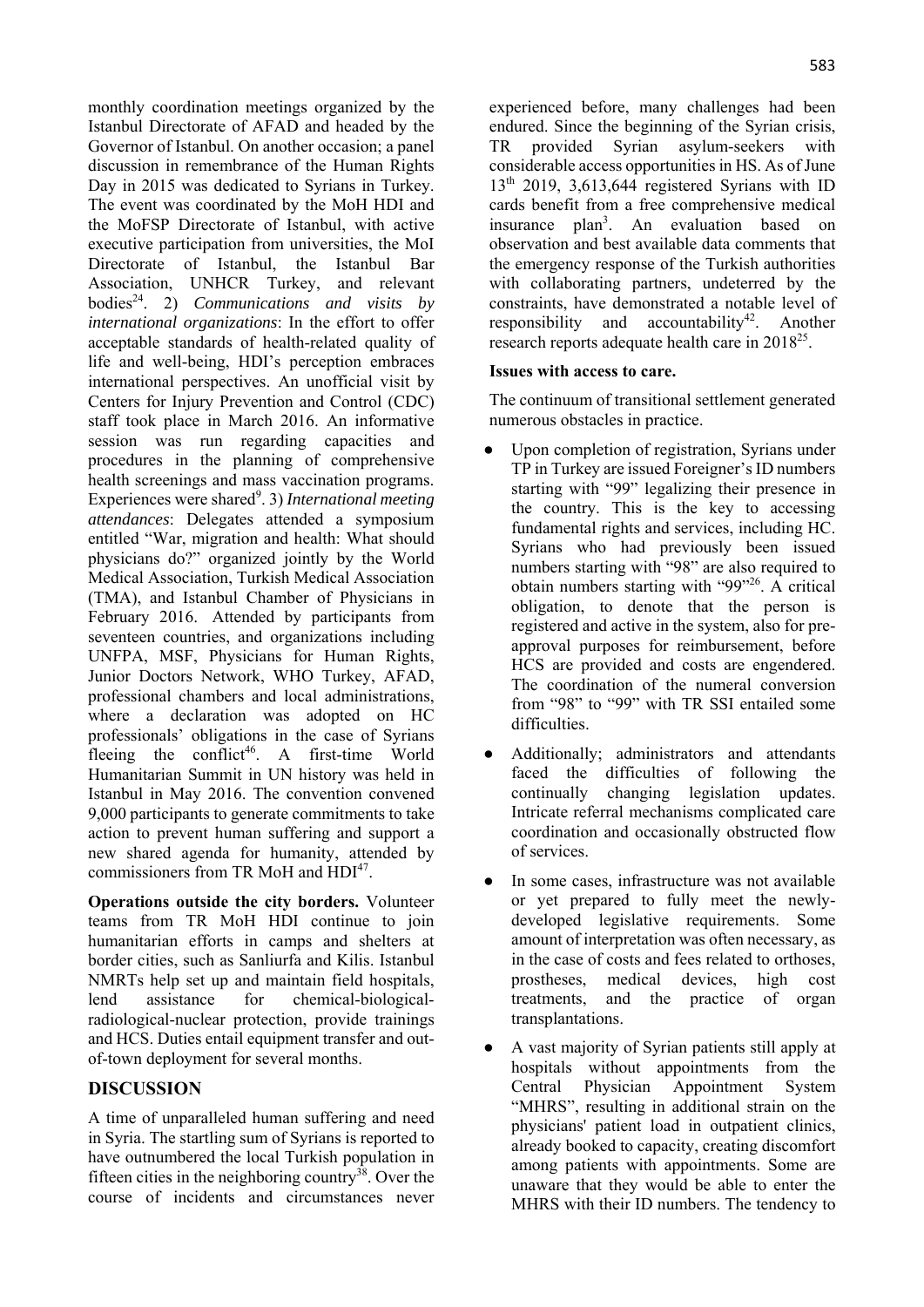skip administrative steps might be driven by Syrian patients' level of anxiety and fear of the unknown. Yet some patient behavior is simply habitual. POLICY SUGGESTION: As part of their orientation and integration exercises for temporary asylum-seekers, Migration Management might be advised to incorporate content regarding health systems administration<sup>8</sup>.

- Difficulties were encountered in the registration process of unregistered Syrians, in spite of legislation which determined institutinal responsibilities. At discharge from the HC facility, Migration Management is informed, who consequently handles biometrical registration, reporting to the Governor's Office. According to the 2015 "AFAD"/MoH protocol, both parties are to work in coordination. Migration Management Directorate of Istanbul operates telephone numbers for contact centers where authorized officers can be reached 7/24. Especially in the early phases, HC staff faced time-consuming inefficiencies, trying to reach the representatives.
- In the presence of administrative obstacles, the language barrier exacerbates misunderstandings, confusion, and misperceptions**.** Temporary asylum-seekers sometimes hold preconceived opinions and attitudes. Often hospital administrators have trouble obtaining prior authorization from SSI, unable to proceed with the admission, stressed by procedural complexities but harbor no bias or prejudice against the patient; however, individuals with false prejudgements tend to feel discriminated against. When sufficient communication cannot be established, problems arise at all stages, including patient registrations, appointment scheduling, instructions for post-operative care or posttreatment information $6,8$ .

**Inadequate referrals & their financial consequences.** Syrian patients were required by the 2014/4 "AFAD" circular on the "provision of HS regarding persons under TPS" to have referrals from primary to specialty care. As prenotified, health institutions that did not comply with this rule were not reimbursed for relevant costs and expenses. However, Syrian patients continued to arrive without referrals. In order not to victimize the patients, financial consequences were undertaken by the hospitals, until the mandate was removed with a 2015/8 "AFAD" circular, effective October 2015. Public hospitals are also burdened by the obligation on their part to evaluate financial processing for referrals to private/university hospitals. According to the 2015 MoH directive modification #9648, invoices issued by private health facilities and university hospitals are to be examined by a commission of the regional General Secretariat of the Public Hospitals Union. Charges are to be paid by the referring institution.

**Medicines & medical devices.** Pharmacists met Syrians' needs since the beginning of the mass influx in an altruistic manner, despite the problems and difficulties encountered in the supply and reimbursement process, regarding their excess efforts and monetary losses as public contributions to health and human welfare.

The 2013/8 "AFAD" circular on health and other services extended services to all cities, also referred to the provision of materials such as medicines, prostheses, teeth, eyeglasses, hearing aids, affirming that "SUT" procedures are to be followed.

Under the 2015/8 TPR, patient contribution fees are not collected from Syrians for primary and emergency care pertinent medications, The cost of medication relative to secondary and tertiary HS with adequate referrals from State Hospitals, is also virtually entirely borne by "AFAD", with no additional payment by the patient<sup>2</sup>.

TR MoH's internet-accessible MEDULA system presents HC professionals with a structured network for diagnostics, medicines, medical devices, HC supplies record-keeping. As of October 2015, only prescriptions registered with the central MEDULA Pharmacy System by SSI-contracted pharmacies are processed for reimbursement, in accordance with TR SSI communique October 13, 2015 #39.A.00.004494. Turkish Pharmacists Association (TPA) drew attention to uncertainties in the provision of supplies, and to controversies arising from payback periods, objections to reimbursement cuts, interruptions, and transactions to be made in case of contract termination<sup>39</sup>. Ongoing issues with medical devices concerned both patients and hospital administrators. The Syrian population in Turkey grew at rates beyond any reasonable anticipation. Finally in 2016 chambers' representatives spoke on behalf of overburdened pharmacists running their small retail businesses, declaring that capacities were exceeded. Without practical solutions,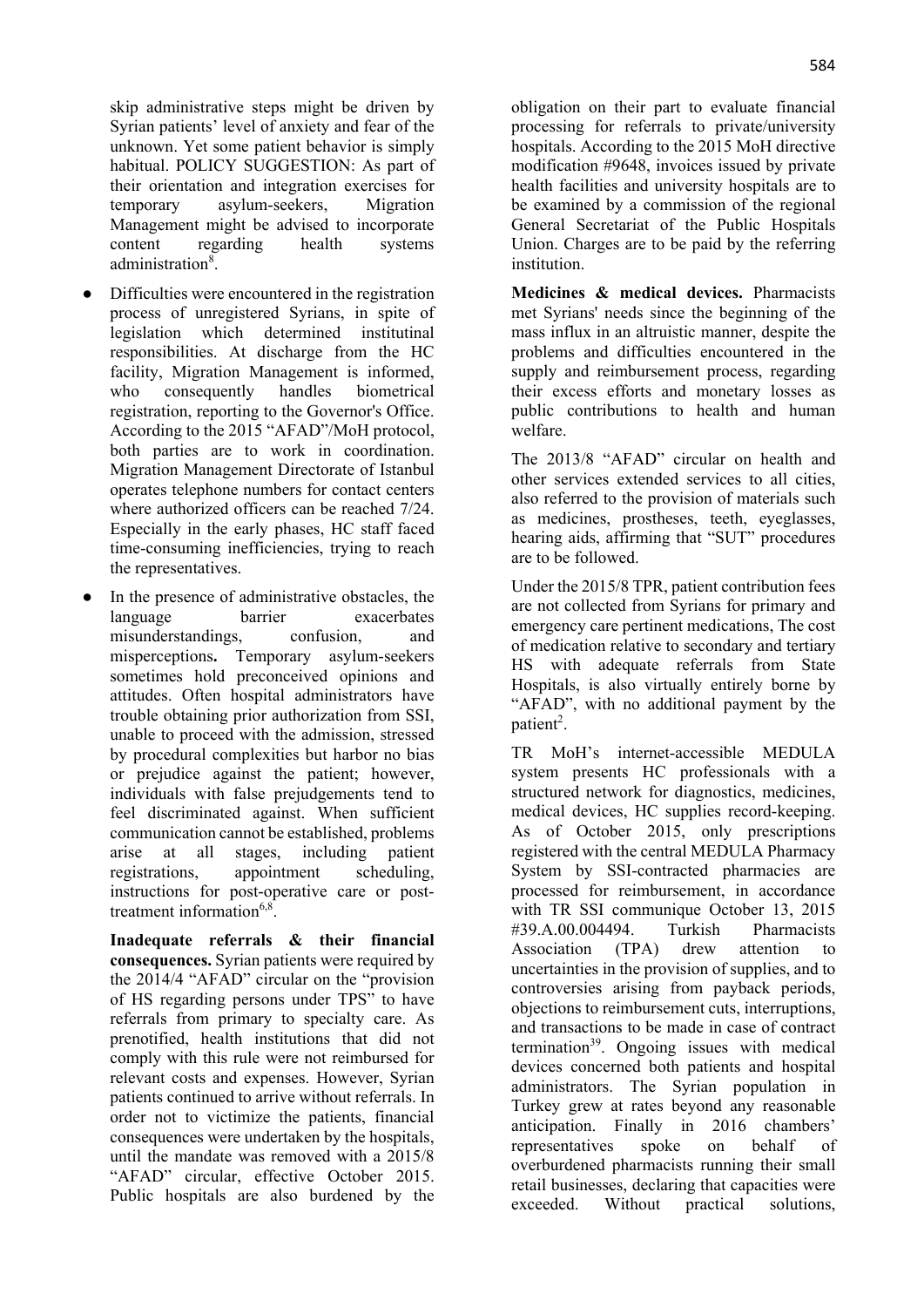increasing demands could no longer be supported. TPA claimed that, for financial sustainability, a legal agreement with "AFAD" was compulsory<sup>51</sup>. In April 2016, TPA signed a protocol with TR SSI to eliminate the problems in purchasing and supply acquisition. The institution committed to employing new pharmacists in order to prevent delays for reimbursements to be actualized in due time<sup>8,52</sup>.

**Underground care.** Brought to public attention by the media, Syrians have been reported to build illegitimate HC networks in Turkey, informal health centers declaring to treat thousands of Syrians. Unfounded allegations include claims that these risky and unsafe ventures ease the pressure on local hospitals and fill treatment void in southern Turkey in cities such as Kilis, Mersin, Adana near the Syrian border as well as in large cities densely populated with Syrain asylum-seekers. Officials take a series of measures to end illegal actions by uncertified practitioners in unauthorized health institutions. Anti-Smuggling and Organized Crimes Departments of TR MoI Directorate General of Security run operations to raid underground medical centers<sup>28,35,37,41,45</sup>. TR MoH Health Director of Istanbul remarks that interventions are carried out continuously to eradicate underground HC and that efforts are directed to abolishing illicit medical practices $60$ . Through the January 2016/8375 regulation #28594 and the June 2016 revision #29744, the recent development to issue work permits for Syrian health workers by the Turkish government is expected to improve the situation by legalizing medical practice by eligible Syrian HC professionals.

**Overcoming the barriers of cross-cultural communication in practice management.**  Language barriers hinder the provision of patient information about the treatment, lead to extra workload, create losses in terms of time, confidence in patient-physician relationships, patient and employee rights. HC facilities administration intend to arrange for free on-site translation support for Syrians. Arabic speaking staff are available in some HC institutions; however, due to insufficient capabilities, needs cannot be entirely met<sup>43</sup>. Purchase of medical interpreter services is not feasible under public procurement procedures. TR MoH conducts studies to determine the extent of need for interpreter services, in consideration of central purchasing. TR MoI DGMM contemplates providing language services at the provincial to respond to the needs of all institutions serving Syrians. Government institutions sought to surmount the language barrier. A protocol was attempted with the office of the Grand Mufti of Istanbul, Presidency of Religious Affaires. In cases of urgent need, UNHCR partners offer assistance. (MoI DGMM launched a foreigners communication call center in 2015 to carry out functions within their own management scope.) Occasionally NGOs provide translation services and interpretation support; discussions are ongoing to increase the insufficient numbers. The Public HDI designed a protocol to attract volunteers, but no application was received. Salary expectations are higher than purchasable by public buying<sup>8</sup> NMRTs make interpreters available in service units which are especially busy. Organizations including "AFAD", WHO, UNHCR organize workshops and trainings for doctors, nurses, and interpreters<sup>11,63</sup>. In coordination with WHO, "medical interpreter and patient guide trainings" have been organized by TR MoH "TKHK" for interpreters and patient guidance personnel who serve large numbers of Arabic-speaking patients. One such training in Istanbul covered topics including the organizational structure, application processes for HS, legislation, orientation, coordination, intercultural communication, privacy, and patient rights<sup>55</sup>.

• Problem-solving skills, interim solutions: In the early phases of the commitment to serve under extraordinary circumstances, sound pre-term solutions are plausible. There is something quite remarkable about HC workers who come up with creative ways of communicating with patients in need. Public HC providers in Istanbul were asked in a questionnaire about strategies staff uses to overcome the language barrier in service provision and if professional on-site medical interpreting is available. Interpreter services were not available at FHCs; Syrians frequently arrived at outpatient clinics with their Turkish-speaking relatives<sup>62</sup>. In public hospitals, staff made an effort to establish communication through foreign-languagespeaking team members. Sometimes bilingual relatives or patients lent assistance. The MoH's international patient call center was used. One hospital received phone support during working hours from the municipal Syrian coordination center. Another hospital had an Arabic interpreter as part of a EU-funded program. Patients would seldom call someone who spoke Turkish on their own phones. Informed consent documents in Arabic were used $^{62}$ .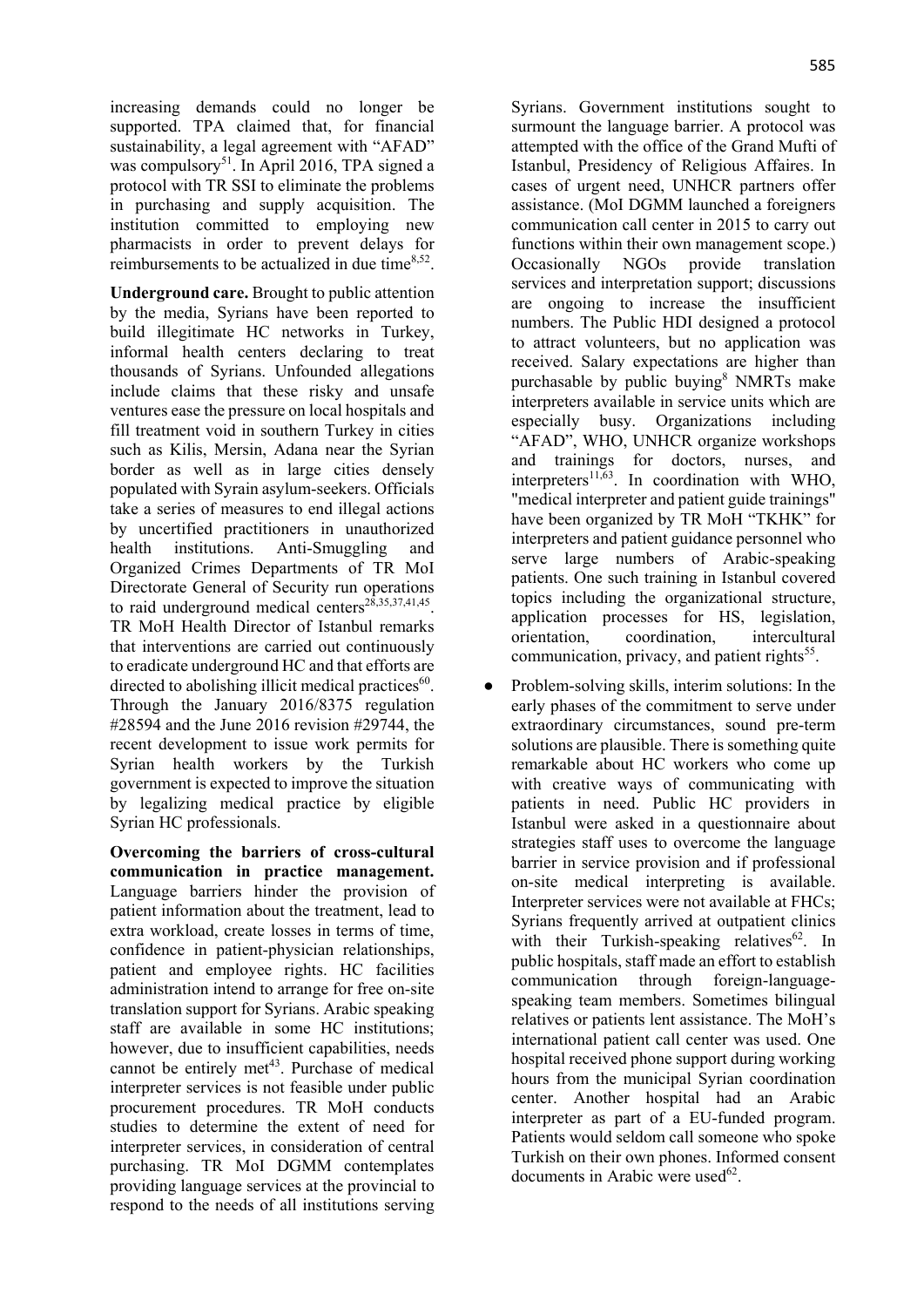The MoH's foreign language telephone service: Following a trial period in the 2011, the MoH officially started a 7/24 international patient support line in January 2012 in seven languages, Turkish-English- French-German-Russian-Arabic-Persian. The call center was a public service hotline for patients of "health tourism" in public/private HC institutions. As of April 2017, a more-developed new International Patient Support Unit Interpreter and Call Center was launched<sup>56</sup>. POLICY IMPLICATION: International phone service capabilities may be extended, beyond the scope of health tourism, to respond to the specific needs of Syrian asylum-seekers.

**Websites.** TR MoH's official website is in Turkish at http://www.istanbulsaglik.gov.tr/ and has a link in English at http://health.istanbulsaglik.gov.tr/ containing only basic information about the organizational structure. TR MoH has an official health tourism website in Turkish/English at http://www.saglikturizmi.gov.tr/. POLICY IMPLICATION: These existing capacities need to be further developed, especially to include service-oriented features for Syrian asylumseekers.

**Medical Arabic language trainings at TR MoH HDI.** An Istanbul Development Agencysupported program aimed in 2013 to improve the qualifications needed in health tourism. In collaboration with the HDI, Arabic language courses for medical and service staff were held by the Language Academy and Scientific Research Society. A total of 598 trainees were certified upon successful completion of the program40. A similar non-sponsored self-pay program was conducted in 2015 and 80 successful administrative/clinical personnel were certified after 12-13 weeks training<sup>48,57,58</sup>. POLICY PERSPECTIVE: The public at large benefits from these trainings. To best promote general welfare**,** staff members who are keen and enthusiastic about working with Syrian asylum-seekers should be supported by subventions, government grants and subsidy programs for professional development.

**Resource development (human & financial).** In present circumstances, the global obligation to care for innocent civilians continues to present a unique and exceptionally complex situation to Turkish authorities and HC professionals, living next door to the geography of grave humanitarian crisis. Demands grow rapidly, human capital is scarce and financial

resources are limited. Numbers are rising both in "health tourism" and in "MHS" in Turkey where, just as in any country, multilinguism and international experiences are rare staff qualifications within the sector. POLICY SUGGESTION: Resource-sharing in "international health services" has been proposed in an earlier presentation<sup>44</sup>. Anticipated benefits of current legislation are that, with the implementation of the regulations, Syrian health workers entering the work force in Turkey to care for their countrymen will partially ameliorate the problem.

**One proposed solution; the license to practice medicine.** In his November 2017 statement, the Minister proclaimed that efforts to overcome health disparities, language barriers, and cultural differences included the establishment of  $MHCs<sup>13</sup>$ . The initiative to issue work permits for Syrian medical staff aims to improve HC standards for Syrians, to overcome the barriers of cross-cultural communication in practice management, and to also augment life satisfaction of Syrian HC professionals. Syrian medical staff will be employed at MHCs, which in conjunction with the free medical care offered in hospitals, have been especially designed to further ensure better care. The MoH is currently setting credentials for Syrian HC workers' entrance and integration into the Turkish HC system. A board formed under the MoH will evaluate the professional competence of Syrian doctors, replacing the former preconditions such as university accreditation and diploma equivalency. Orientation and quality assurance training programs have been initiated, one in a central district in Istanbul. Following the training period, Syrian professionals will go through a series of assessments before they begin their medical practice<sup>13</sup>.

**Same coverage, free of charge.** In the domestic arena, the government's Syrian policy gave rise to fragmented public opinion. Objections voiced by the opposition put the government in a burdensome position in terms national security, economic well-being, and social welfare, whilst faced with the challenge of establishing the balance between national interests and a peaceful commitment to the international order<sup>29</sup>. Turkish citizens are charged premiums, and they sometimes have to pay additional fees for HS which Syrians receive for free. Some surmise that Syrians have the right to access HCS at no charge, with coverage far beyond what might be considered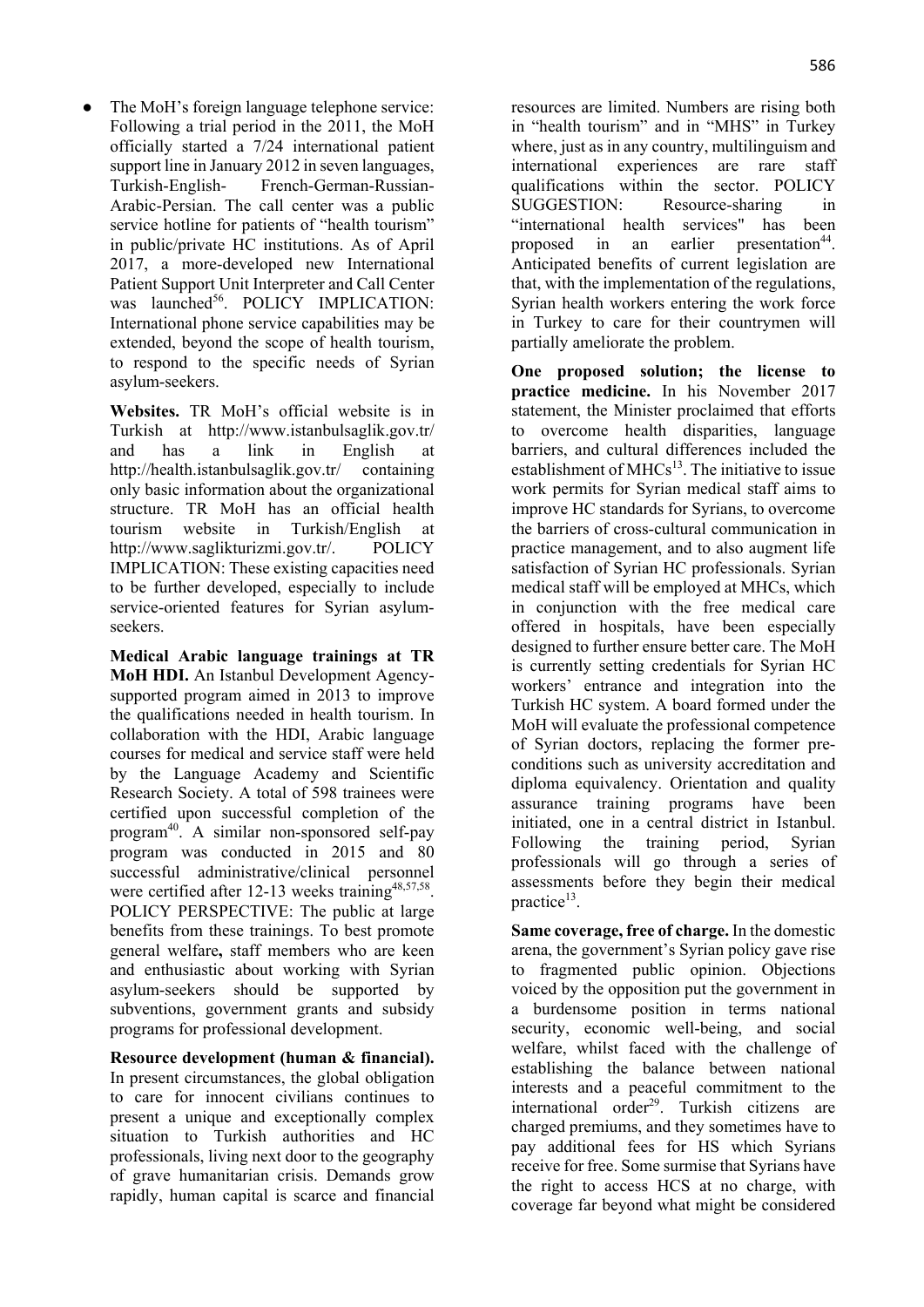preventive care, human protection or fundamental rights. POLICY IMPLICATION: The strategic use of resources and the implementation of national policies are yet to be fully explained or presented for public approval. The delicate process of integration may potentially lead to detrimental outcomes of segregation.

**Temporary asylum versus permanent status.** POLICY CONSIDERATIONS FOR INTEGRATION: As the largest host country for Syrian migrants, Turkey faces the great challenge of accommodating millions of Syrians. Earlier implications are now almost confirmed: a significant number of Syrians are "here to stay". Temporary asylum-seekers who once had to make the difficult choice of leaving their home country, may initially not have been mentally prepared to become established in Turkey, probably had no intention to become permanent residents. Whether by willingly choice or merely out of necessity, the transformation from "emigration" to "immigration" will potentially transform the host country's demographic structure<sup>54</sup>. Their presence in Turkey will require a comprehensive solution with longstanding economic, social, and political support for this community. Current issues are not about halting the influx or reversing their movement but about constructive measures and more feasable practices towards integrative settlement. The public health system has been opened up to Syrians; it's only by removing the language barrier and rendering communication with HC providers that efforts will become worthwhile. The international community places growing pressure for new policies that open Syrians routes to jobs, education and permanent legal status, while the government of Turkey asks the international community to share the burden. An independent international research organization comments that the risks of "not integrating" the Syrians is much higher. According to research, the Turkish public feels a strong sense of pride about acts of selfsacrifice, the hospitality that has been offered and the compassion that has been shown to the Syrians; however, long-term integration raises serious concerns about security, hence more negative sentiments are voiced. International organizations argue that Turkey postpones decision-making, contributing to feelings of uncertainty amongst Syrians, further claim that the longer it takes to constitute firm integration strategies, the more Syrians in Turkey experience asense of unpredictability, also reflected in the governments policies $30,31,32,33$ . Evidently; the country needs to a constructive visionary strategy which takes into consideration the public opinion and perceptions of the host cummunity and the stability, consistency, and well-being of asylum-seekers, whether the scheme underlines TPS or permanence and comprehensive integration.

# **CONCLUSION**

In the current state, universal responsibility appears to fall more heavily on neighboring countries. Perhaps by the nature of events, burdens fail to spread evenly across countries. As remarked by UNHCR HiCom Filippo Grandi at the March  $30<sup>th</sup>$  2016 meeting on global responsibility sharing, difficulties have intensified in neighboring countries hosting the majority of Syrians. With goal-planning and the development of links to the global community to share the responsibilities, targets set to ease the situation may be accomplished.

High above it all, world peace can only be achieved by advancing human security through the establishment of peaceful conflict resolution. Health, welfare and safety at home should be the higher motivation in international affairs. Humanitarian efforts continue to be mere attempts to put band-aids on the burdens of injuries, illnesses, and ailments. For individuals forced to leave their own countries, there will never be a place like home.

## **Acknowledgments**

Thanks are due to Assoc. Prof. Mustafa Resat Dabak, MD, former TR MoH Deputy Health Director of Istanbul for extending the authors the invitation in 2016 to speak at the 10th Istanbul Family Medicine Congress, from which the idea evolved to present this manuscript for intellectual exchange in the international arena.

Authors wish to hereby acknowledge Murad Kumru's graphic design contribution for the map illustration presented in this article, duty assigned by former Health Information Systems Dept. Chief Nadir Ongun and Supervisor Senol Yahsi, to enhance the visibility of existing data.

Last but foremost, words fail to express our gratitude for the sacrifices of countless Turkish health professionals for their selfless efforts in serving towards the welfare of individuals in critical need. The global humanitarian community at large is highly appreciated in this article.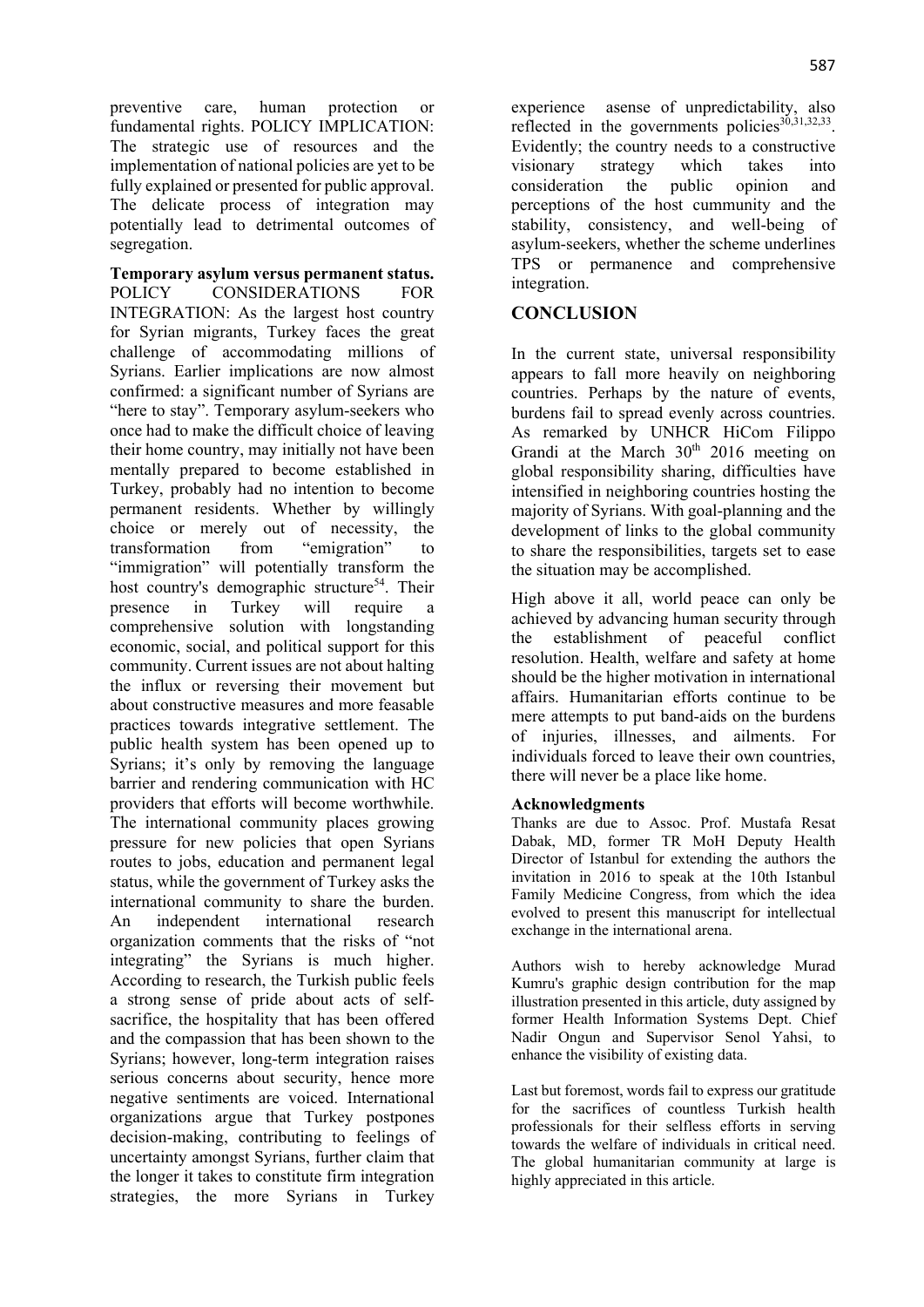#### **REFERENCES**

- 1. AFAD. Syrian Guests in Turkey. Ankara, 2014. Retrieved May 31, 2017, from https://www.afad.gov.tr/upload/Node/3494/xfil es/syrian-guests.pdf
- 2. UNHCR Turkey. Syrian Refugees in Turkey, January 2015. Retrieved January 27, 2017, from http://www.unhcr.org/turkey/home.php?lang=e n&content=525
- 3. TR MoI DGMM Migration Statistics, TP [Online data]. June 13, 2019. Retrieved June 27, 2019, from https://www.goc.gov.tr/icerik6/temporaryprotection\_915\_1024\_4748\_icerik
- 4. Disaster response plan of Turkey (Turkiye afet mudahale plani, TAMP), Decision of TR CoMin. Official Gazette. January 3, 2014; #28871.
- 5. TPR (Geçici Koruma Yönetmeliği). Official Gazette. October 13, 2014 #2014/6883.
- 6. Ay, E. S., ESQ. Suriyeli mültecilerin saglık hizmetlerine erisimi (Syrian refugees' access to health services). TR MoH HDI symposium presentation by UNHCR Turkey/Istanbul at the on health rights of asylum-seekers. Istanbul. December 10, 2015.
- 7. TR MoI DGMM. Temporary protection foreign identification number. February 26, 2016. Retrieved May 31, 2017, from http://www.goc.gov.tr/icerik6/TEMPORARY %20PROTECTION%20FOREIGN%20IDEN TIFICATION%20NUMBER\_914\_1015\_8903 \_icerik
- 8. Albayrak, S. Gecici koruma altındaki Suriyeli sıgınmacılara saglanan saglık hizmetleri 2015 (2015 HS for Syrian asylum-seekers under TP). Presentation by TR MoH Health Director of Istanbul at AFAD coordination meeting held by the Governor of Istanbul. February 4, 2016.
- 9. TR MoH HDI. Amerikan Hastalık Kontrol ve Onleme Merkezleri'nden ziyaret (Visit from the American Centers for Injury Prevention and Control). March 7, 2016. Retrieved June 1, 2017, from http://www.istanbulsaglik.gov.tr/w/anasayfalin kler/Amerikan\_Hastalik\_Kontrol\_ve\_Onleme\_ Merkezlerinden\_Ziyaret.asp
- 10. Karaaslan, Y. S. Suriyeli siginmacılara 20 milyon poliklinik hizmeti (Twenty million outpatient services for Syrian asylum-seekers). Anadolu Agency, Ankara. November 8, 2016. Retrieved March 28, 2017, from

http://aa.com.tr/tr/saglik/suriyeli-siginmacilara-20-milyon-poliklinik-hizmeti/680872?amp=1

- 11. NMRT Association of Turkey, Voice of NMRT (UMKE'nin Sesi). November 10, 2016. Retrieved March 2, 1017 from http://www.umke.org/saglik-bakanligi/saglikbakanligi-suriyelilere-saglanan-saglikhizmetlerini-acikladi-h8754.html
- 12. Turkish Statistical Institute (TSI). Main statistics, population and demography. Retrieved March 30, 2017 from http://www.tuik.gov.tr/UstMenu.do?metod=te melist
- 13. Akdag, R. Budget presentation for fiscal year 2017 at the Grand National Assembly of Turkey, Parliament's Planning and Budget commission, Ankara, Turkey. November 14, 2016. Retrieved May 31, 2017 from http://www.saglik.gov.tr/Eklenti/1337,sb-2017-yili-butce-sunumu-plan-butcepdf-1pdf.pdf?0
- 14. Turkish Grand National Assembly. 22nd Consolidation. [Minutes Bulletin]. November 17, 2016. Retrieved May 31, 2017, from https://www.tbmm.gov.tr/tutanak/donem26/yil 2/ham/b02201h.htm
- 15. Sarioglu, B. Birth rate of Syrians in Turkey surpasses that of Turkish citizens. Hurriyet Daily News. November 15, 2016. Retrieved May 31, 2017, from http://www.hurriyetdailynews.com/birth-rateof-syrians-in-turkey-surpasses-that-of-turkishcitizens.aspx?PageID=238&NID=106149&Ne wsCatID=341
- 16. Nacar, O. A. Suriyeli siginnmacilara sunulan saglik hizmetleri (HCS for Syrian refugees). SD Platform, Saglık Düsüncesi ve Tıp Kültürü Dergisi (SD Platform, Journal of Health Thinking and Medical Culture), 2015; 34: 78- 81.
- 17. Ozgenc, M. Turkey to build migrant health centers with Syrian staff. Hurriyet Daily News. April 29, 2016. Retrieved May 31, 2017, from http://www.hurriyetdailynews.com/turkey-tobuild-migrant-health-centers-with-syrianstaff.aspx?pageID=238&nID=98533&NewsCa tID=373
- 18. Akdag, R. 2016 Annual evaluation meeting with members of the media. Speech presented at press conference. Ankara. January 11, 2017.
- 19. AP. Istanbul has more Syrian refugees than all of Europe says David Miliband. The Guardian,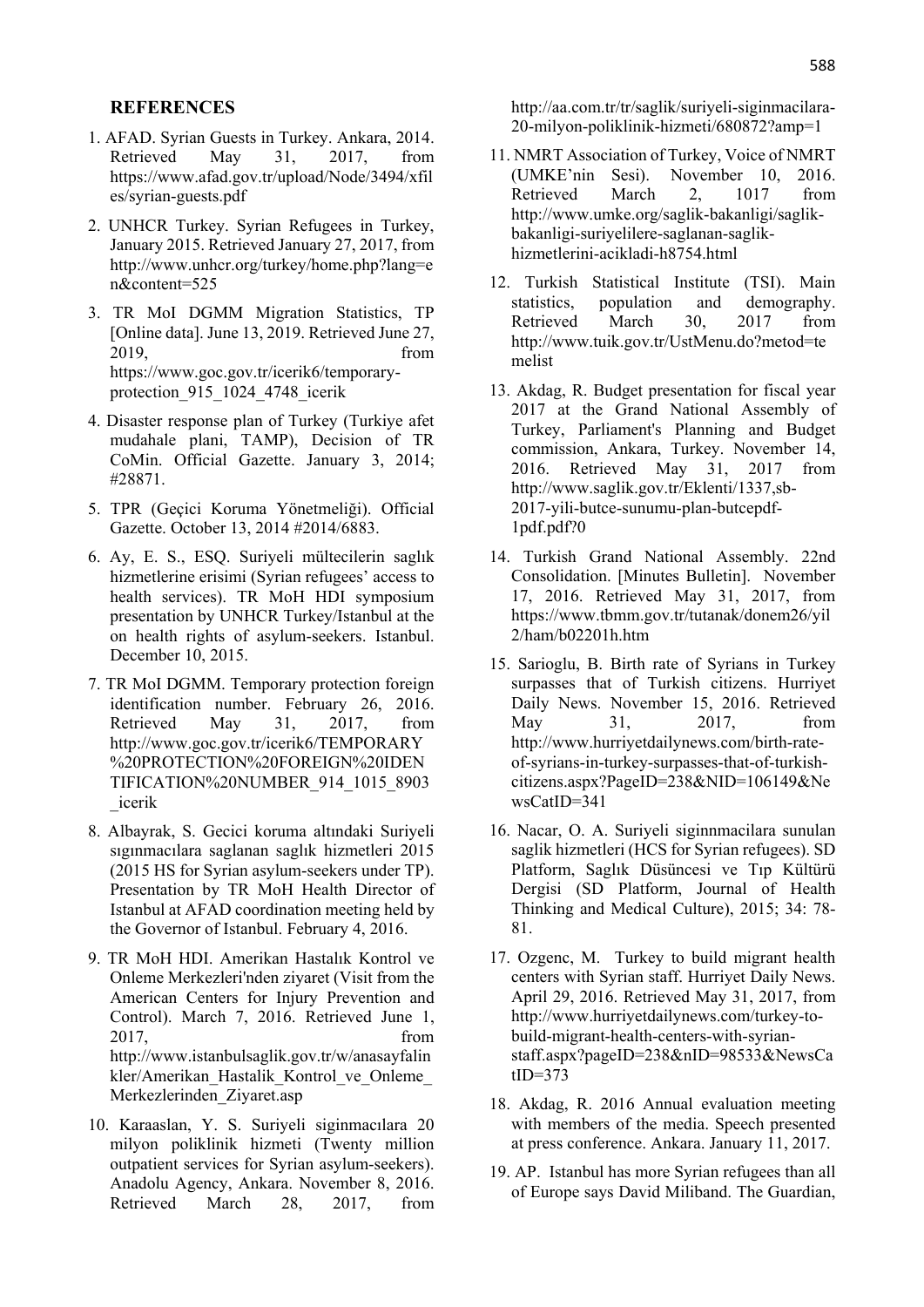World News. October 27, 2015. Retrieved June 1, 2017, from https://www.theguardian.com/world/2015/oct/ 27/istanbul-has-more-syrian-refugees-than-allof-europe-says-david-miliband

- 20. Cetingulec, M. Syria's New Capital: Istanbul (T. Goksel, Trans.). Al-Monitor: The Pulse of the Middle East. September 14, 2015. Retrieved June 1, 2017, from http://www.almonitor.com/pulse/originals/2015/09/turkeysyria-refugees-new-capital-istanbul.html
- 21. TR MoH Public HDI. [Online data]. Gocmen Sagligi Merkezleri (MHCs). Retrieved February 27, 2017, from http://www.istanbulhalksagligi.gov.tr/kurumsal /kuruluslar/gocmen-sagligi-merkezleri.
- 22. Personal communication with TR MoH Public HDI, Dept. of Community Health Services staff member. (January 13, 2017; 2:23pm). [Telephone correspondence at no. +90 212 409 2063].
- 23. Tunaligil V, Tuzgen IE, Ozdemir H, Albayrak S. Istanbul'da Suriyeli siginmacılara yonelik saglik hizmetleri (Health services for Syrian asylum-seekers in Istanbul). [Oral presentation]. 10<sup>th</sup> Family Medicine Congress. Istanbul. June 6, 2016.
- 24. TR MoH HDI. Ulkemize siginan yabancıların saglik hakları sempozyumu düzenlendi (A symposium was organized on the health rights of asylum-seekers in our country). December 10, 2015. Retrieved June 1, 2017, from http://www.istanbulsaglik.gov.tr/w/anasayfalin kler/ulkemize\_siginan\_yabancilarin\_saglik\_ha klari konulu sempozyumu duzenlendi.asp
- 25. Seefar. Return, Stay, or Migrate? Understanding the Aspirations of Syrian Refugees in Turkey. 2018. Retrieved May 24, 2019, from https://seefar.org/wpcontent/uploads/2018/03/Syrians-in-Turkey.pdf https://creativecommons.org/licenses/bysa/4.0/
- 26. TR MoI DGMM. Suriyelilere "Yabanci Kimlik Numarasi" verilmesine iliskin duyuru (Announcement about issuing "Foreign Identity Numbers" for Syrians). December 22, 2015. Retrieved June 1, 2017, from http://www.goc.gov.tr/icerik6/suriyelilere- %E2%80%9Cyabanci-kimliknumarasi%E2%80%9D-verilmesine-iliskinduyuru\_350\_360\_8912\_icerik
- 27. Albayrak, S (Foreword & Ed.) [Govern. publ.]. Istanbul'da saglik 2015 (Health in Istanbul 2015). TR MoH HDI. 2015. Retrieved May 26, 2016, from http://www.istanbulsaglik.gov.tr/
- 28. Chudacoff, D. Syrians build health care network in Turkey. Al Jazeera. September 1, 2014. Retrieved June 1, 2017, from http://www.aljazeera.com/news/middleeast/20 14/08/syrians-build-health-care-networkturkey-2014822114122103742.html
- 29. Dal, E. P.. Chapter 5: Assessing Turkey's normative power in the Middle East and North Africa Region: new dynamics and their limitations. In Kubicek, P., Dal, E. P., & Oğuzlu, H. T. (Eds.). Turkey's rise as an emerging power. (p. 108). Milton Park, Abingdon, Oxon, UK: Routledge. 2015.
- 30. Goksel, N. (Project Director). Integrating Syrian Refugees in Turkey. [Video file].The International Crisis Group. November 30, 2016. Retrieved May 24, 2017, from https://www.crisisgroup.org/europe-centralasia/westerneuropemediterranean/turkey/integrating-syrianrefugees-turkey
- 31. Icduygu, A. Syrian refugees in Turkey: the long road ahead. [Report]. Washington D.C., U.S.A. April 2015. Retrieved May 30, 2017 Tuesday from http://www.migrationpolicy.org/research/syria n-refugees-turkey-long-road-ahead
- 32. Icduygu, A., & Simsek, D. Syrian refugees in Turkey: towards integration policies. Turkish Policy Quarterly, Fall 2016; 15(3):59-69. Retrieved June 1, 2017, from http://turkishpolicy.com/files/articlepdf/syrianrefugees-in-turkey-towards-integrationpolicies\_en\_2781.pdf
- 33. Icduygu, A., & Millet, E. Syrian refugees in Turkey: Insecure lives in an environment of pseudo-integration (Working paper No. 13). Migration Research Center at Koc University. Istanbul. August 2016. Retrieved June 1, 2017, from https://mirekoc.ku.edu.tr/wpcontent/uploads/sites/22/2017/01/Syrian-Refugees-in-Turkey.pdf
- 34. International Organization for Migration Turkey. UN Migration Agency. Migration in Turkey. Retrieved May 31, 2017, from https://turkey.iom.int/migration-turkey and https://turkey.iom.int/node/61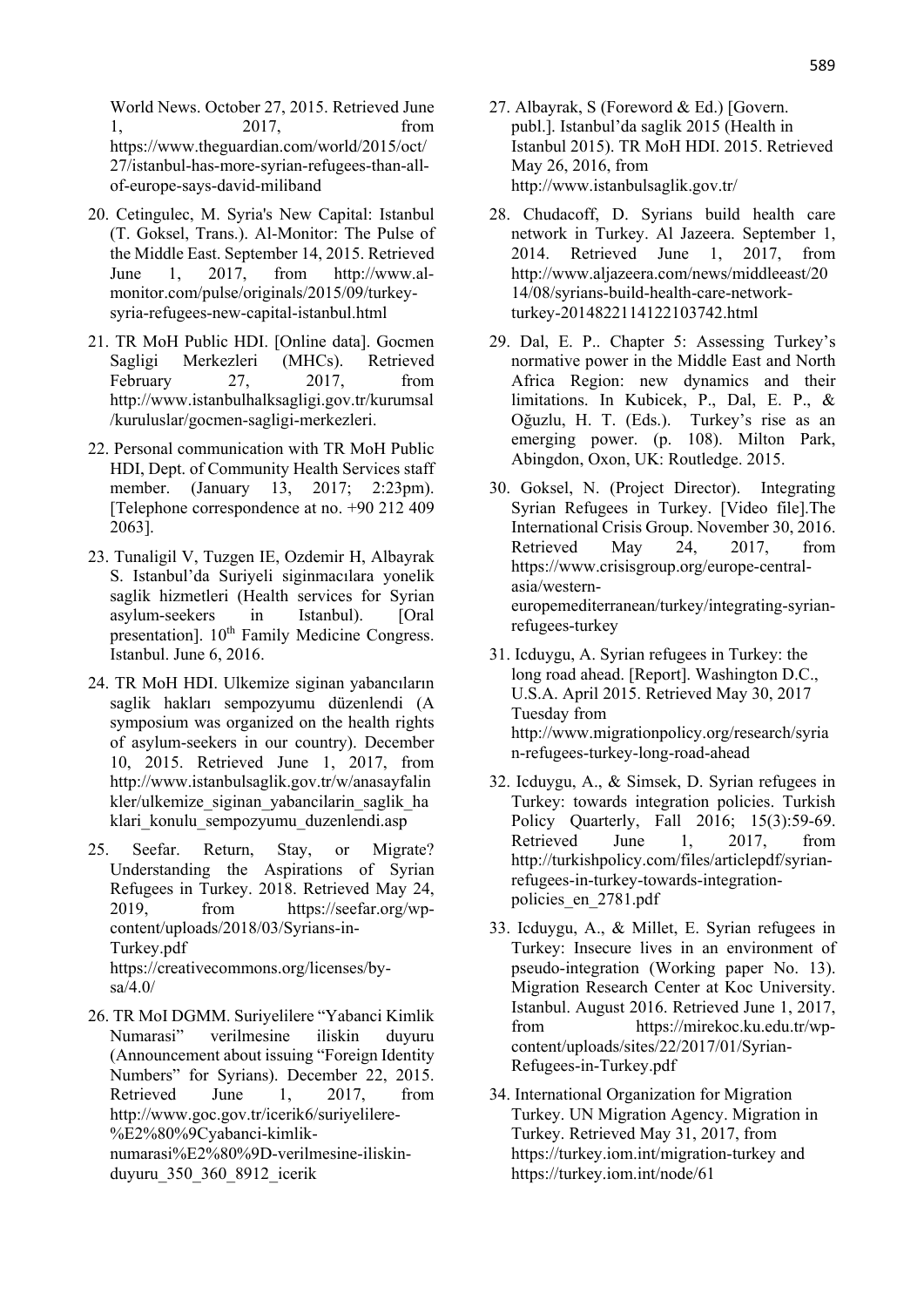- 35. Karacali, F. Suriyelilere hizmet veren merdiven alti tip merkezlerine baskin (Cracking down underground medical centers serving Syrians). Dogan News Agency, Adana, Turkey. June 17, 2016. Retrieved June 1, 2017, from http://www.hurriyet.com.tr/suriyelilere-hizmetveren-merdiven-alti-tip-merkezlerine-baskin-37296989
- 36. Karaaslan, Y. S. Siginmacilara 5 yilda 15 milyon poliklinik hizmeti verildi (Fifteen million outpatient visits were provided to asylum-seekers in five years). Anadolu Agency, Ankara, Turkey. March 29, 2016. Retrieved November 17, 2016, from http://aa.com.tr/tr/saglik/siginmacilara-5-yilda-15-milyon-poliklinik-hizmetiverildi/545537?amp=1
- 37. Kasaptan bozma tip merkezine baskin (Butcher shop transformed to medical center). Sabah. June 17, 2016. Retrieved June 1, 2017, from http://www.sabah.com.tr/fotohaber/yasam/kasa ptan-bozma-tip-merkezine-baskin
- 38. Syrian refugees outnumber total population of 15 Turkish cities. [Newspaper article]. Daily Sabah. February 21 2016. Retrieved June 1, 2017, from https://www.dailysabah.com/turkey/2016/02/2 1/syrian-refugees-outnumber-total-populationof-15-turkish-cities
- 39. Kizilay, H., Gen. Sec., PhD, Pharm. Official letter regarding health expenditure processing of foreigners' under temporary protection through the MEDULA system. TPA. October 14 2015. Retrieved May 31, 2017, from http://www.teb.org.tr/news/6985/Ge%C3%A7i ci-Koruma-Alt%C4%B1ndaki-Yabanc%C4%B1lar%C4%B1n-Sa%C4%9Fl%C4%B1k-Giderlerinin-MEDULA-Sistemi-%C3%9Czerinden-Kar%C5%9F%C4%B1lanmas%C4%B1- Hakk%C4%B1nda
- 40. Medical Arabics. Language Academy and Scientific Research Society. Retrieved June 3, 2015, from http://saglikarapcasi.com/ and http://akademidernegi.org.tr/
- 41. Mersin'de Suriyeli operasyonu! Yuzlerce ilac ele gecirildi (Hundreds of medicines seized in Mersin, Syrian operation!). April 22, 2017. Milliyet. Retrieved June 1, 2017, from http://www.milliyet.com.tr/son-dakika-mersinde-suriyelilere--gundem-2437008/
- 42. Sahlool, Z., Sankri-Tarbichi, A., & Kherallah, M. Evaluation report of health care services at

the Syrian refugee camps in Turkey. Avicenna Journal of Medicine, 2012: 2(2), 25-28. doi:10.4103/2231-0770.99148.

- 43. UNHCR Syrian Refugees in Turkey FAQ. January 2017. Retrieved June 1, 2017, from http://www.unhcr.org/turkey/uploads/root/eng( 69).pdf
- 44. Tunaligil V. Integrating international health services: a progressive approach. [Oral presentation].  $7<sup>th</sup>$  International Health Tourism Congress. İstanbul. November 20, 2015.
- 45. Weise, Z. Underground care: Syrian doctors quietly fill treatment void in Turkey. Newsweek. June 19, 2016. Retrieved June 1, 2017, from http://www.newsweek.com/2016/07/01/syrianhospitals-turkey-refugees-471744.html
- 46. TMA. Hekimler barisin sesidir! (Physicians are the voice of peace!). [News article]. March 1, 2016. Retrieved June 1, 2017, from http://www.ttb.org.tr/index.php/Haberler/smp-5962.html
- 47. TR MoH Directorate General of EU and Foreign Affairs. United Nations World Humanitarian Summit. Health Journal of Foreign Affairs and EU, 39. 6. June 2016. Retrieved June 1, 2017, from http://www.disab.saglik.gov.tr/Eklenti/2270,39 --disabgm-bulten-haziran-2016-enpdf.pdf?0
- 48. TR MoH Public HDI, Dept. of Vaccination Programs. **I.e. I.e. F I.e. I.e. I.e. I.e. I.e. I.e. I.e. I.e. I.e. I.e. I.e. I.e. I.e. I.e. I.e. I.e. I.e. I.e. I.e. I.e. I.e. I.e. I.e. I.e. I.e. I.e. I.e. I.e.** istanbulasi@gmail.com]. May 31, 2016.
- 49. TR MoH HDI, Dept. Chief of Health Promotion. [E-mail to author V. Tunaligil.]. May 23, 2016.
- 50. TR MoH Public HDI. Cocuk felci destek asilama calismalari ile ilgili Aile Hekimlerine bilgi notu (Notification to Family Physicians regarding polio vaccine support). October 10, 2014. Retrieved June 4, 2016, from http://www.istanbulhalksagligi.gov.tr/duyuru/c ocuk-felci-destek-asilama-calismalari-ile-ilgiliaile-hekimlerine-bilgi-notu/627
- 51. TPA. We are calling out to AFAD! (AFAD'a sesleniyoruz!) [Press release]. March 22, 2016. Retrieved May 31, 2017, from http://www.teb.org.tr/news/7111/BASIN-A%C3%87IKLAMASI-AFAD%EF%BF%BD%EF%BF%BDA-SESLEN%C4%B0YORUZ
- 52. TPA. SSI protocol signed (SGK protokolu imzalandı) [News]. April 1, 2016. Retrieved